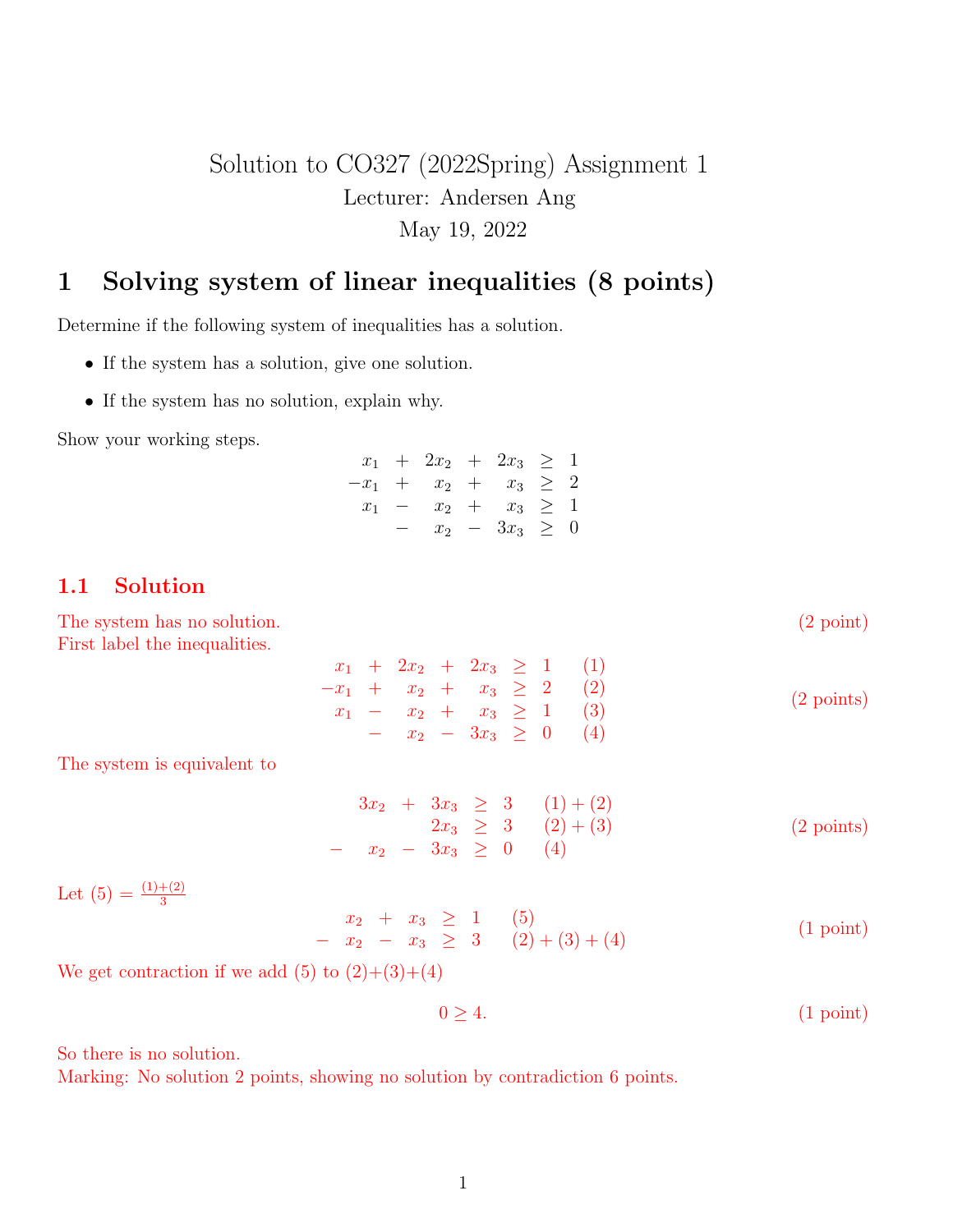## 2 Transform to canonical form and standard form (22 points)

2.1 Transform the LP into canonical form, shows the working steps (8 points).

min  
\n<sub>x<sub>1</sub>,x<sub>2</sub>,x<sub>3</sub></sub> 0  
\ns.t. 
$$
1x_1 + 3x_2 = 5
$$
  
\n $2x_1 + 4x_3 \ge 6$   
\n $2 \le x_2 \le 4$ 

Also write down the vector  $c, b$  and matrix  $A$ .

min 0 becomes max 0 (1 point).

 $1x_1 + 3x_2 = 5$  becomes  $1x_1 + 3x_2 \le 5$  and  $1x_1 + 3x_2 \ge 5 \implies -1x_1 - 3x_2 \le -5$  (1 point)  $2x_1 + 4x_3 \ge 6$  becomes  $-2x_1 - 4x_3 \le -6$  (1 point)  $2 \le x_2 \le 4$  becomes  $-1x_2 \le -2$  and  $x_2 \le 4$  (1 point) So now

$$
\begin{array}{ll}\n\max_{x_1, x_2, x_3} & [0 \ 0 \ 0 \ 0] \mathbf{x} & \max_{x_1, x_2, x_3} & [0 \ 0 \ 0] \mathbf{x} & \max_{x_1, x_2, x_3} & [0 \ 0 \ 0] \mathbf{x} & \text{ s.t. } x_1 + 3x_2 \le 5 \\
& -1x_1 - 3x_2 \le -5 & \text{ s.t. } x_1 + 3x_2 \le 5 \\
& -2x_1 - 4x_3 \le -6 & \text{ s.t. } x_1 - 2x_3 \le -5 \\
& -1x_2 \le -2 & \text{ s.t. } x_2 \le -2 \\
& -1x_2 \le -2 & \text{ s.t. } x_3 \le -5 \\
& -1x_2 \le -2 & \text{ s.t. } x_3 \le -5 \\
& -1x_2 \le -2 & \text{ s.t. } x_3 \le -5 \\
& -1x_2 \le -2 & \text{ s.t. } x_3 \le -5 \\
& -1x_2 \le -2 & \text{ s.t. } x_3 \le -5 \\
& -1x_2 \le -2 & \text{ s.t. } x_3 \le -5 \\
& -1x_2 \le -2 & \text{ s.t. } x_3 \le -5 \\
& -1x_2 \le -2 & \text{ s.t. } x_3 \le -5 \\
& -1x_2 \le -2 & \text{ s.t. } x_3 \le -5 \\
& -1x_2 \le -2 & \text{ s.t. } x_3 \le -5 \\
& -1x_2 \le -2 & \text{ s.t. } x_3 \le -5 & \text{ s.t. } x_3 \le -5 & \text{ s.t. } x_3 \le -5 & \text{ s.t. } x_3 \le -5 & \text{ s.t. } x_3 \le -5 & \text{ s.t. } x_3 \le -5 & \text{ s.t. } x_3 \le -5 & \text{ s.t. } x_3 \le -5 & \text{ s.t. } x_3 \le -5 & \text{ s.t. } x_3 \le -5 & \text{ s.t. } x_3 \le -5 & \text{ s.t. } x_3 \le -5 & \text{ s
$$

and  $\mathbf{c} = [0, 0, 0]^\top$  (1 point), and

$$
\mathbf{A} = \begin{bmatrix} 1 & 3 & 0 \\ -1 & -3 & 0 \\ -2 & 0 & -4 \\ 0 & -1 & 0 \\ 0 & 1 & 0 \end{bmatrix}, \quad \mathbf{b} = \begin{bmatrix} 5 \\ -5 \\ -6 \\ -2 \\ 4 \end{bmatrix} \quad \text{or} \quad \mathbf{A} = \begin{bmatrix} 1 & 3 & 0 \\ -1 & -3 & 0 \\ -1 & 0 & -2 \\ 0 & -1 & 0 \\ 0 & 1 & 0 \end{bmatrix}, \quad \mathbf{b} = \begin{bmatrix} 5 \\ -5 \\ -3 \\ -2 \\ 4 \end{bmatrix}
$$
 (2 points)

2.2 Transform the LP into standard form (7 points)

$$
\min_{x_1, x_2} 5x_1 + 2x_2
$$
  
s.t. 
$$
6x_1 + x_2 \ge 6
$$

$$
4x_1 + 3x_2 \le 12
$$

Let  $x_1 = x_1^+ - x_1^-$ ,  $x_1^+ \ge 0$ ,  $x_1^- \ge 0$  and  $x_2 = x_2^+ - x_2^-$ ,  $x_2^+ \ge 0$ ,  $x_2^- \ge 0$ , and introduce two slack variables  $s_1 \geq 0, s_2 \geq 0$  and the LP becomes

$$
\max_{x_1^+, x_1^-, x_2^+, x_2^-, s_1, s_2} \quad -5x_1^+ + 5x_1^- - 2x_2^+ + 2x_2^-
$$
\n
$$
\text{s.t.} \quad 6x_1^+ - 6x_1^- + x_2^+ - x_2^- - s_1 = 6
$$
\n
$$
4x_1^+ - 4x_1^- + 3x_2^+ - 3x_2^- + s_2 = 12
$$
\n
$$
x_1^+, x_1^-, x_2^+, x_2^-, s_1, s_2 \ge 0
$$

1 point for  $x_1 = x_1^+ - x_1^-$ ,  $x_1^+ \ge 0$ ,  $x_1^- \ge 0$  and  $x_2 = x_2^+ - x_2^-$ ,  $x_2^+ \ge 0$ ,  $x_2^- \ge 0$ .

- 1 point for  $s_1 \geq 0, s_2 \geq 0$
- 1 point for max
- 1 point for correct objective function.
- 2 points for equality constraints (1 point each)
- 1 point for all the inequality constraints